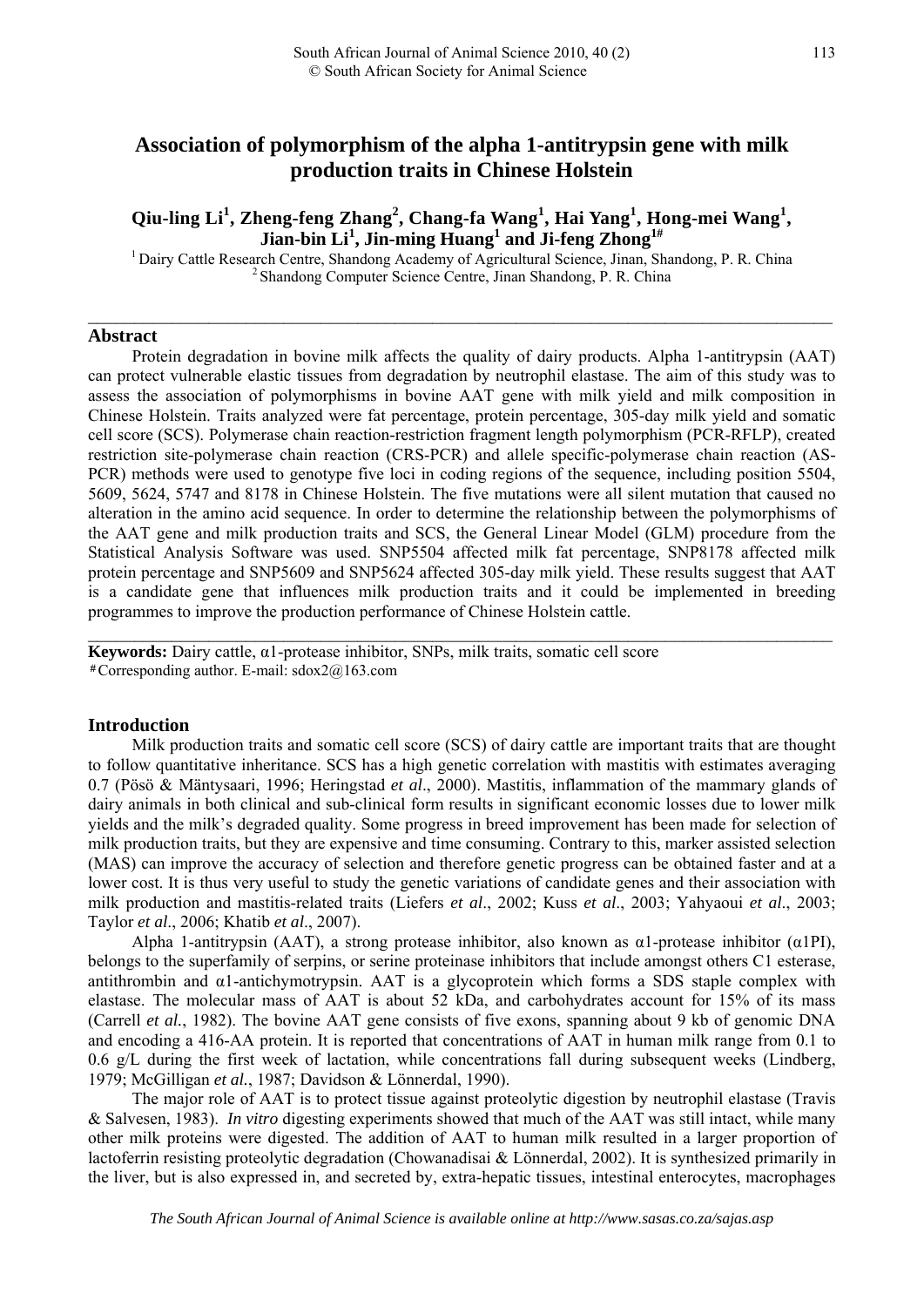and monocytes (Perlmutter *et al*., 1985; Molmenti *et al*., 1993). Additionally, it has been reported that the AAT protein is produced by the mammary gland and acts as a protease inhibitor in aiding the survival of other biologically active milk proteins. The detection of the transcripts of cDNA derived from the mammary gland supports the suggestion that protease inhibitors are produced locally in the human breast (Urueña *et al*., 1998). Possible roles of AAT in the immune response include inhibition of lymphocyte toxicity and chemotaxis (Blank & Brantly, 1994). It has been reported that the human AAT gene is associated with a number of human diseases (Majamaa *et al*., 2001; [Lisowska-Myjak](http://www.ncbi.nlm.nih.gov/sites/entrez?Db=pubmed&Cmd=Search&Term=%22Lisowska-Myjak%20B%22%5BAuthor%5D&itool=EntrezSystem2.PEntrez.Pubmed.Pubmed_ResultsPanel.Pubmed_RVAbstract) & [Pachecka,](http://www.ncbi.nlm.nih.gov/sites/entrez?Db=pubmed&Cmd=Search&Term=%22Pachecka%20J%22%5BAuthor%5D&itool=EntrezSystem2.PEntrez.Pubmed.Pubmed_ResultsPanel.Pubmed_RVAbstract) 2007). Based on the role played by the AAT gene in humans, the aim of this study was to investigate possible associations between variants of the gene and milk production traits as well as SCS in Chinese Holstein dairy cattle.

# **Materials and Methods**

Two hundred and eighty Chinese Holstein cows from seven farms in China were genotyped and analyzed. All blood samples were collected in sterile tubes from the cervical vein of the cattle and mixed with anticoagulant ACD (0.48% citric acid, 1.32% citrate sodium, 1.47% dextrose) at a ratio of 6 : 1 (blood : ACD), and stored at -20 °C. Genomic DNA was extracted according to the phenol-chloroform method followed by ethanol precipitation (Sambrook *et al*., 2002). The content of DNA was estimated spectrophotometrically and the genomic DNA was diluted to 50 ng/μL. Milk samples were taken and milk yields recorded once a month for each cow in the course of routine controlled milking over the whole lactation. The fat and protein content as well as the SCC in fresh milk samples were estimated using MilkoScan (FOSS 6000, Denmark). SCS was calculated as  $SCS = log_2 (SCC/100000) + 3$ , where SCC is cells/μL (Shook, 1993).

The primers used, are presented in Table 1. Primers 1 and 5 that were used to amplify the 448 bp and 370 bp fragments containing mutations G5504A and C8178T have been described by Khatib *et al.* (2005). Primers 2, 3 and 4 that were used to amplify the 97 bp, 101 bp and 206 bp fragments containing mutation C5609T, G5624T and G5747C were designed based on the bovine AAT gene (GenBank accession number: NC 007319.2) (Table 1). PCR was carried out in a reaction volume of 20 µL containing 50 ng genomic DNA, 0.5 µmol/L of each primer,  $1 \times$  buffer [including 1.5 mmol/L of MgCl<sub>2</sub>, 100 mmol/L of Tris-HCl, 500 mmol/L of KCl], 0.2 mmol/L of dNTPs and 0.5 U of *Taq* DNA polymerase. The cycling programme was 4 min at 95 °C, 35 cycles at 94 °C for 30 s, X °C annealing for 30 s, with a final extension at 72 °C for 7 min  $(X^{\circ}C)$  is annealing temperature, Table 1).

The base underlined is the mismatch introduced. The symbol  $($ <sub> $)$ </sub> means there were PCR products by the primers and the symbol () means there were no PCR products by the primers (Table 1).  $G \rightarrow A$  transition at position 5504, that creates a new *Sph* I restriction site and C→T transition at position 8178, that deletes a *Rsa* **I** restriction site, were genotyped with polymerase chain reaction-restriction fragment length polymorphism (PCR-RFLP). 448 bp and 370 bp PCR products of AAT gene were digested with 5 U *Sph* **I** and 5 U *Rsa* **I** for 7 h at 37 °C following the suppliers' directions, respectively. The digested products were detected by electrophoresis in 10% polyacrylamide gel (39 acrylamide: 1 bisacrylamide), respectively.

The 97 bp and 101 bp fragment containing mutation C5609T and G5624T of the AAT gene were amplified with genomic DNA using Crated Restriction Site-Polymerase Chain Reaction (CRS-PCR) technology. CRS-PCR is a simple and efficient method to identify single nucleotide polymorphisms (SNPs) genotypes. One or more mismatch bases are used in a primer to create a restriction site by combining SNP site after PCR. The CRS-PCR products can be genotyped in the same way as PCR-RFLP. In this study the second base mismatch (A is replaced by C) from 3' end of reverse primer of the second pair of primers with SNP was used to introduce a restriction site after PCR, which formed a restriction site for endonuclease *Bst*FN Ι. The third base mismatch (T is replaced by C) from 3' end of forward primer of the third pair of primers with SNP, which also creates a new *Bst*FN Ι restriction site when the bases of positions 5609 and 5624 are wild types (5609-C, 5624-G), respectively, while *Bst*FN Ι restriction site will be deleted when the bases of positions 5609 and 5624 are mutation types 5609-T, 5624-T, respectively. Four microlitre PCR products of AAT gene fragment were digested with 5 U *Bst*FN Ι (MBI, Vilnius, Lithuania) for 12 h at 37 °C following the supplier's directions, respectively. The digested products were detected by electrophoresis in 10% polyacrylamide gel (39 acrylamide : 1 bisacrylamide) and 3% agarose gel, respectively.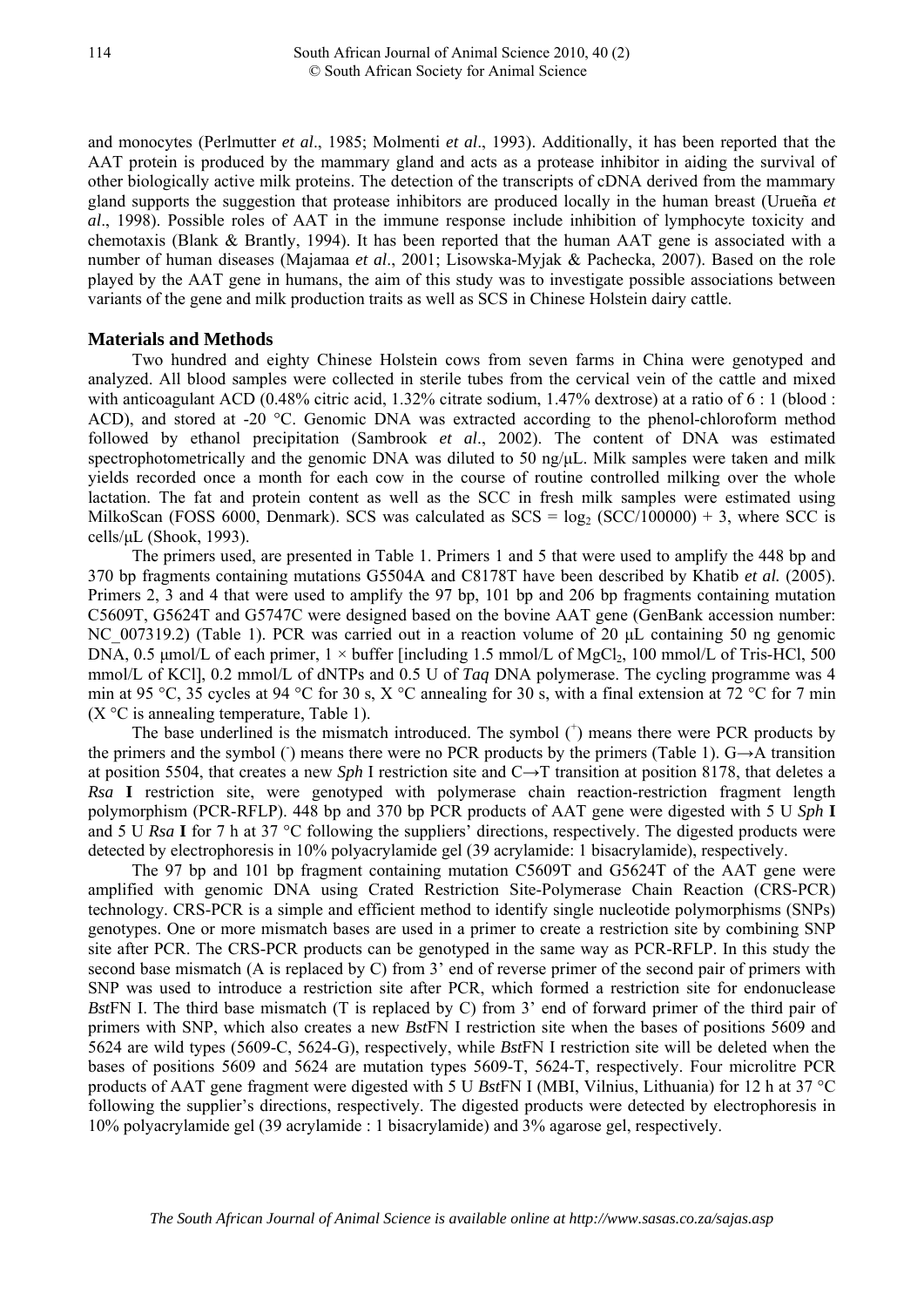**Table 1** The polymerase chain reaction primers designed for the five SNPs of the alpha 1-antitrypsin (AAT) gene

| Primers  | Loci   | The sequence of Primers                                                                              | Length<br>(bp) | Annealing<br>temperature<br>$(^{\circ}C)$ | Method          | Restriction<br>enzymes | Genotypes/ Digestion<br>pattern (bp)                                                |
|----------|--------|------------------------------------------------------------------------------------------------------|----------------|-------------------------------------------|-----------------|------------------------|-------------------------------------------------------------------------------------|
| Primer 1 | G5504A | F: 5'-ATGGCACTCTCCATCACGCG-3'<br>R: 5'-CCACTAGCTTTGCACTCTCAT-3'                                      | 448            | 57.0                                      | PCR-RFLP        | Sph I                  | AA(GG):448<br>AB(GA):313+135<br>BB(AA):448+313+135                                  |
| Primer 2 | C5609T | F: 5'-CAACTTTGCCTTCAGCATAT-3'<br>R: 5'-CATCGCAAAGGCTGACG-3'                                          | 97             | 54.8                                      | <b>CRS-PCR</b>  | $BstFN$ I              | $AA(CC):80+17$<br>$AB(CT):97+80+17$<br>BB(TT):97                                    |
| Primer 3 | G5624T | F: 5'-CATCGCTTCAGCCTTCGC-3'<br>R: 5'-CCTCTGCGAGCTCAGTGA-3'                                           | 101            | 55.1                                      | <b>CRS-PCR</b>  | $BstFN$ I              | $AA(GG):80+21$<br>$AB(GT):101+80+21$<br>BB(TT):101                                  |
| Primer 4 | G5747C | F: 5'- GGCTCATCAGTCCAACACC -3'<br>AS1: 5'-GCTGGTGGTTTGGCTGGTTC-3'<br>AS2: 5'-GCTGGTGGTTTGGCTGGTTG-3' | 206            | 55.1                                      | AS-PCR          |                        | $AA(GG):AS1^+$ , AS2 <sup>-</sup><br>$AB(GC):AS1^+$ , $AS2^+$<br>$BB(CC):AS1, AS2+$ |
| Primer 5 | C8178T | F: 5'- ACACCCCAGATCTCCAGGAG-3'<br>R: 5'-TTGGACACCTTCAGAGGCTG-3'                                      | 370            | 58.6                                      | <b>PCR-RFLP</b> | Rsa I                  | $AA(CC):267+103$<br>AB(CT):370+267+103<br>BB(TT):370                                |

SNP – single nucleotide polymorphism.

*The South African Journal of Animal Science is available online at http://www.sasas.co.za/sajas.asp*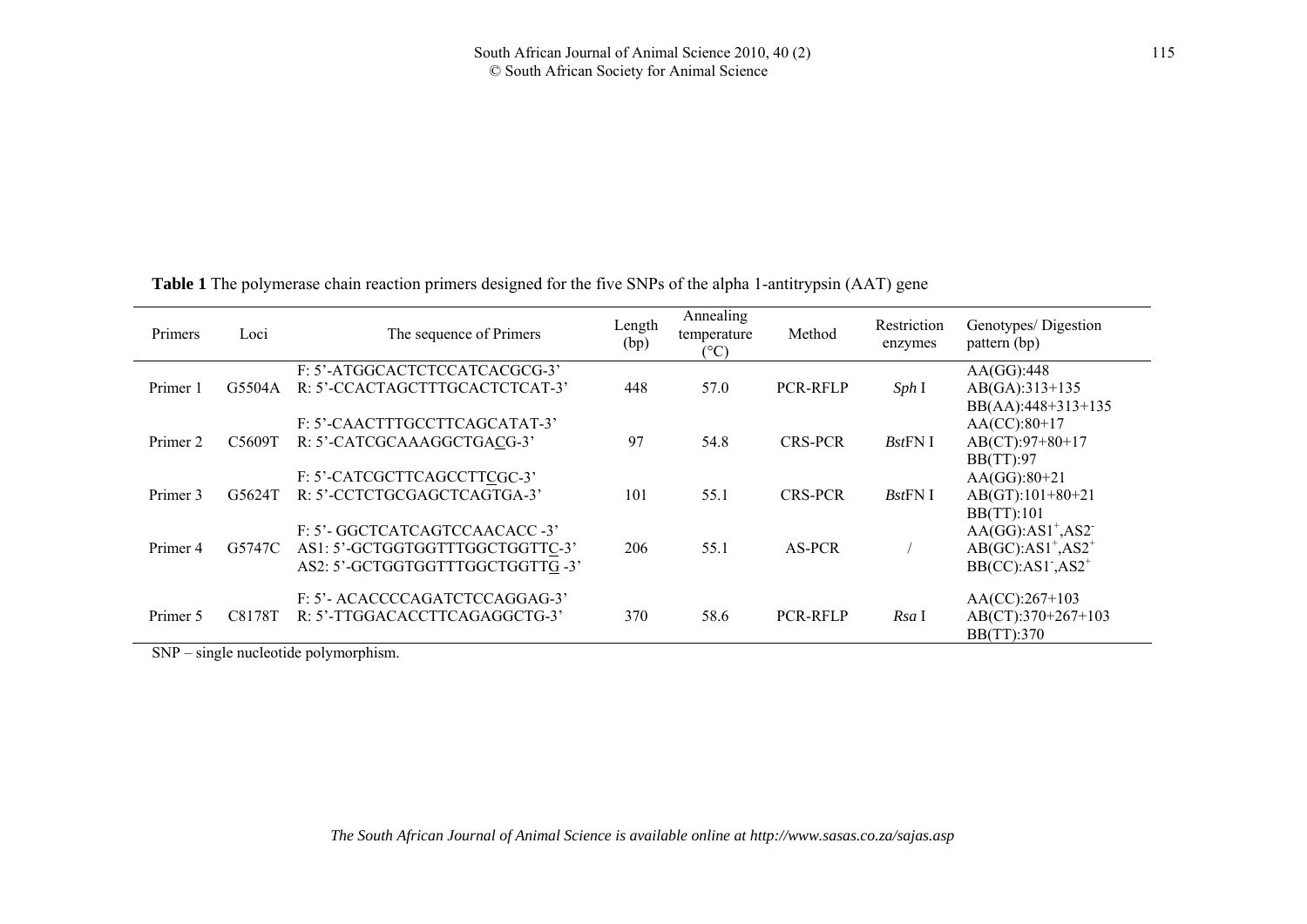The fragment containing a mutation (G5747C) of the AAT gene was amplified with genomic DNA using an allele specific-polymerase chain reaction (AS-PCR). AS-PCR is a single nucleotide mismatch at the 3' end of the annealed reverse primer, which leads the *Taq* polymerase not to extend the primer. The absenceof the specific PCR product (coupled with a positive internal PCR control) reveals therefore a mutation in the DNA sequence. In each PCR, a forward primer and an AS primer were used in a PCR product from the gene, but failed to produce a product with a mutation at the location covered by the mismatch positions on the AS primer. So, the mutation can be detected by two times PCR only. The AS primers for mutation G→C (at position 5747) detection are shown in Table 1. 206 bp PCR products of the AAT gene fragment were detected by electrophoresis in 1.5% agarose gel.

Polymorphism information content (PIC), heterozygosity, effective number of alleles and Shannon's information index were calculated using POPGENE Version 1.31 (Yeh *et al*., 1999).

The General Linear Model (GLM) procedure from SAS (2000) was used to determine the relationship between the polymorphisms of the AAT gene and the investigated traits. Fixed effects of farm, genotype, season of birth, parity and year tested were included as independent variables and the animal's additive genetic effect and permanent environmental effect of individual cows as random effects in the linear model.  $Y = \mu + G_i + S_i + L_k + F_l + Y_m + e$ ,

where Y is the phenotypic value of milk production traits or SCS;  $\mu$  is the mean; G<sub>i</sub> is the fixed effect of genotype;  $S_i$  is the fixed effect of season;  $L_k$  is the fixed effect of parity;  $F_1$  is the fixed effect of farm;  $Y_m$  is the fixed effect of test year and e<sub>ijkl</sub> is the random residual effect. The additive and dominance effects of every locus were evaluated separately.

## **Results**

Basic statistics for milk production traits and SCS per farm are shown in Table 2. The five SNPs located in the region of the AAT coding region were genotyped by PCR-RFLP, CRS-PCR and AS-PCR technologies, respectively. Table 3 shows genotypic and allelic frequencies. The heterozygous GA, CT, GT and GC genotypes at positions 5504, 5609, 5624 and 5747 and homozygote CC genotype at position 8178, were the most common genotypes (49.3%, 47.3%, 50.0%, 47.3% and 56.7%, respectively). The alleles G, C, T, C and C were the dominant alleles at positions 5504, 5609, 5624, 5747 and 8178, respectively (0.5069, 0.5757, 0.5115, 0.5069 and 0.6835, respectively).

The genetic index evaluated in the Chinese Holstein population was heterozygosities, effective number of alleles, polymorphism information content and Shannon's information index and are presented in Table 4. The genetic index showed that the genetic polymorphisms of these loci were moderate polymorphic loci in Chinese Holstein, according to the criterion of PIC (Vaiman *et al*., 1994).

| Farm           | Fat content $(\% )$         | Protein content $(\% )$      | 305-day milk yield (kg)          | <b>SCS</b>                 |
|----------------|-----------------------------|------------------------------|----------------------------------|----------------------------|
|                |                             |                              |                                  |                            |
|                | $3.63^{\text{a}} \pm 0.09$  | $2.91^a \pm 0.04$            | $6832.1^{\text{a}} \pm 302.5$    | $4.20^{\text{a}} \pm 0.15$ |
| 2              | $3.60^{\text{ a}} \pm 0.08$ | $2.92^{\text{a}} \pm 0.04$   | $7899.2^{b \text{ A}} \pm 324.3$ | $3.58^{bB} \pm 0.18$       |
| 3              | $3.94^{bA} \pm 0.11$        | $2.84 \pm 0.06$              | $7784.4^{b A} \pm 280.8$         | $4.01 \pm 0.17$            |
| $\overline{4}$ | $3.79^{\text{A}} \pm 0.08$  | $2.86 \pm 0.07$              | $6552.4^{\text{B}} \pm 390.1$    | $4.28^{\text{a}} \pm 0.19$ |
| 5              | $3.70 \pm 0.10$             | $2.80 \pm 0.06$              | $6864.2 \pm 451.0$               | $4.69^{aA} \pm 0.28$       |
| 6              | $3.33^{B} \pm 0.14$         | $2.70^{\mathrm{b}} \pm 0.10$ | $7297.2 \pm 304.1$               | 4.60 $a^{AA}$ ± 0.38       |
| 7              | $3.52^{B} \pm 0.11$         | $2.90 \pm 0.08$              | $7446.8 \pm 258.0$               | $4.14 \pm 0.23$            |
|                |                             |                              |                                  |                            |

**Table 2** Basic statistics for milk production traits and somatic cell score (SCS) per farm

Within columns means with different superscript, a and b, are significantly different  $(P \le 0.05)$ ; Within columns means with different superscript, A and B, are significantly different  $(P < 0.01)$ .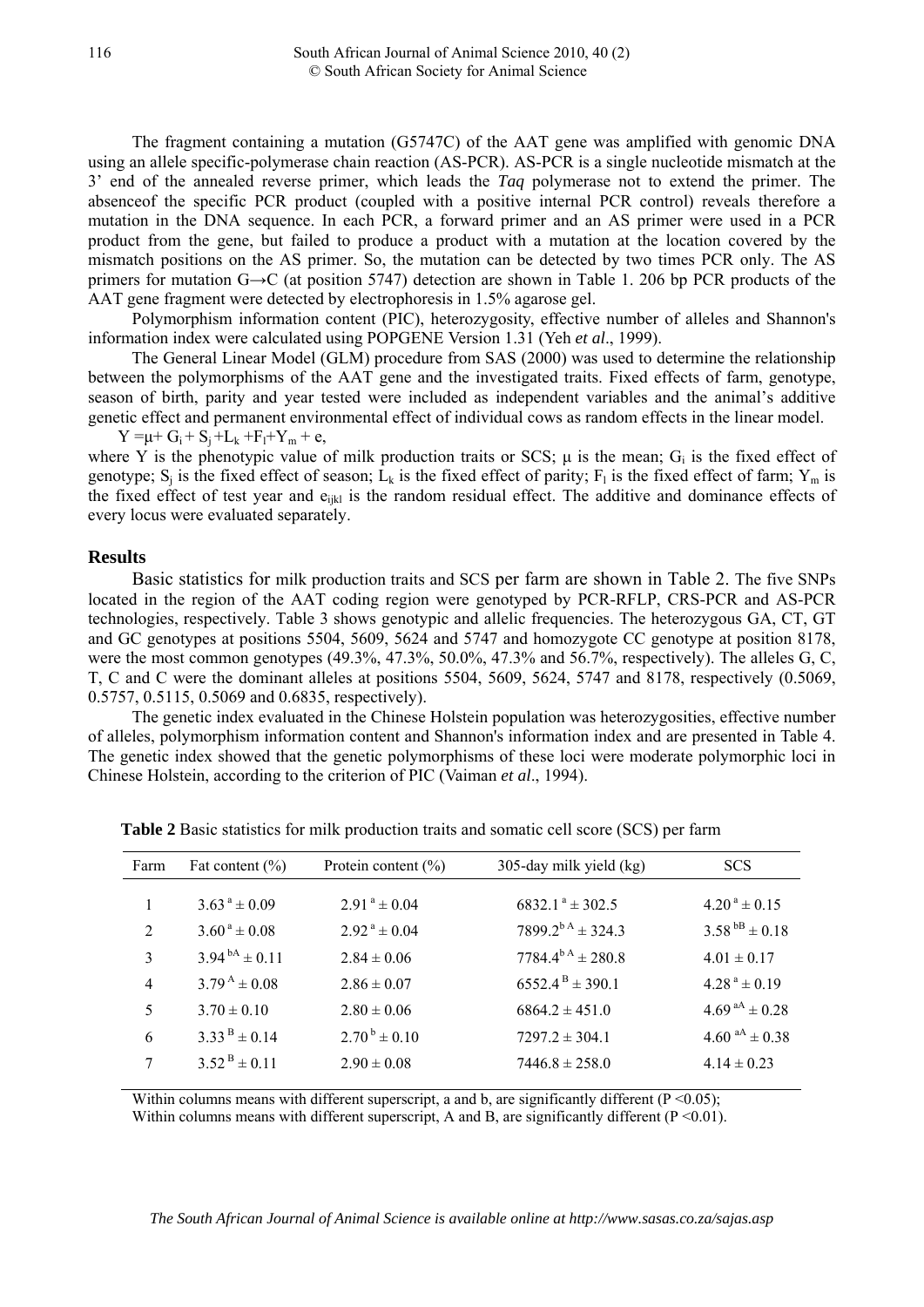Least squares means and standard errors are shown in Table 5 for the effects of the five loci of the AAT gene on milk production traits and SCS. The polymorphisms at G5504A were associated with differences in milk fat percentage ( $P \le 0.05$ ). For 305-day milk yield, animals with the homozygous genotype TT at positions 5609 and 5624 had higher 305-day yields than those with the homozygous genotypes, CC and  $GG$  (P <0.05). For protein percentage, animals with the homozygous genotype  $TT$  had higher milk protein percentages than those with genotypes CC and CT at SNP8178. No other significant associations were observed between the SNPs and milk traits (P > 0.05).

| Loci   | Genotypic frequency |        |           | Allelic frequency |        |
|--------|---------------------|--------|-----------|-------------------|--------|
|        | AA                  | AB     | <b>BB</b> | A                 | B      |
| G5504A | 0.2605              | 0.4930 | 0.2465    | 0.5069            | 0.4931 |
| C5609T | 0.3394              | 0.4725 | 0.1881    | 0.5757            | 0.4243 |
| G5624T | 0.2385              | 0.5000 | 0.2615    | 0.4885            | 0.5115 |
| G5747C | 0.2569              | 0.4725 | 0.2706    | 0.4931            | 0.5069 |
| C8178T | 0.5674              | 0.2279 | 0.2047    | 0.6835            | 0.3165 |

**Table 3** Allelic and genotypic frequencies at five loci in Chinese Holstein

**Table 4** Genetic indices in Chinese Holstein population

| Loci   | H      | Ne     | PIC       | S      |
|--------|--------|--------|-----------|--------|
|        |        |        |           |        |
| G5504A | 0.4999 | 19996  | 0.3750    | 0.6931 |
| C5609T | 0.4885 | 19552  | 0.3692    | 0.6816 |
| G5624T | 04997  | 19989  | 0 3 7 4 9 | 0.6929 |
| G5747C | 0.4999 | 1.9996 | 0.3750    | 0.6931 |
| C8178T | 0.4327 | 1.7626 | 0.3391    | 0.6242 |
|        |        |        |           |        |

PIC - polymorphism information content; H - heterozygosity;

Ne - effective number of alleles; S - Shannon's information index.

#### **Discussion**

PCR-RFLP, CRS-PCR and AS-PCR were used to detect the G5504A, C5609T, G5624T, G5747C and C8178T polymorphisms in the AAT gene in order to determine the relationship between these polymorphisms and several milk traits of the Chinese Holstein. The five mutations are all silent mutations that had no alteration in the amino acid sequence, suggesting that the coding region of the AAT gene is relatively conserved. These SNPs were first reported by Khatib *et al*. (2005), based on direct sequencing of reverse transcription-polymerase chain reaction products in North American Holstein sires. For the bovine AAT gene, there is no other mutation reported. In this study, simple, rapid CRS-PCR and AS-PCR methods were developed to genotype mutations C5609T, G5624T and G5747C. In most loci, the heterozygote was dominant. PIC is a parameter indicative of the degree of informativeness of a marker. The genetic index showed the genetic polymorphisms of these loci to be moderate polymorphic loci in Chinese Holstein (0.25  $\langle$  PIC  $\langle$  0.5). Therefore, these loci can be considered useful if they affect the traits of interest.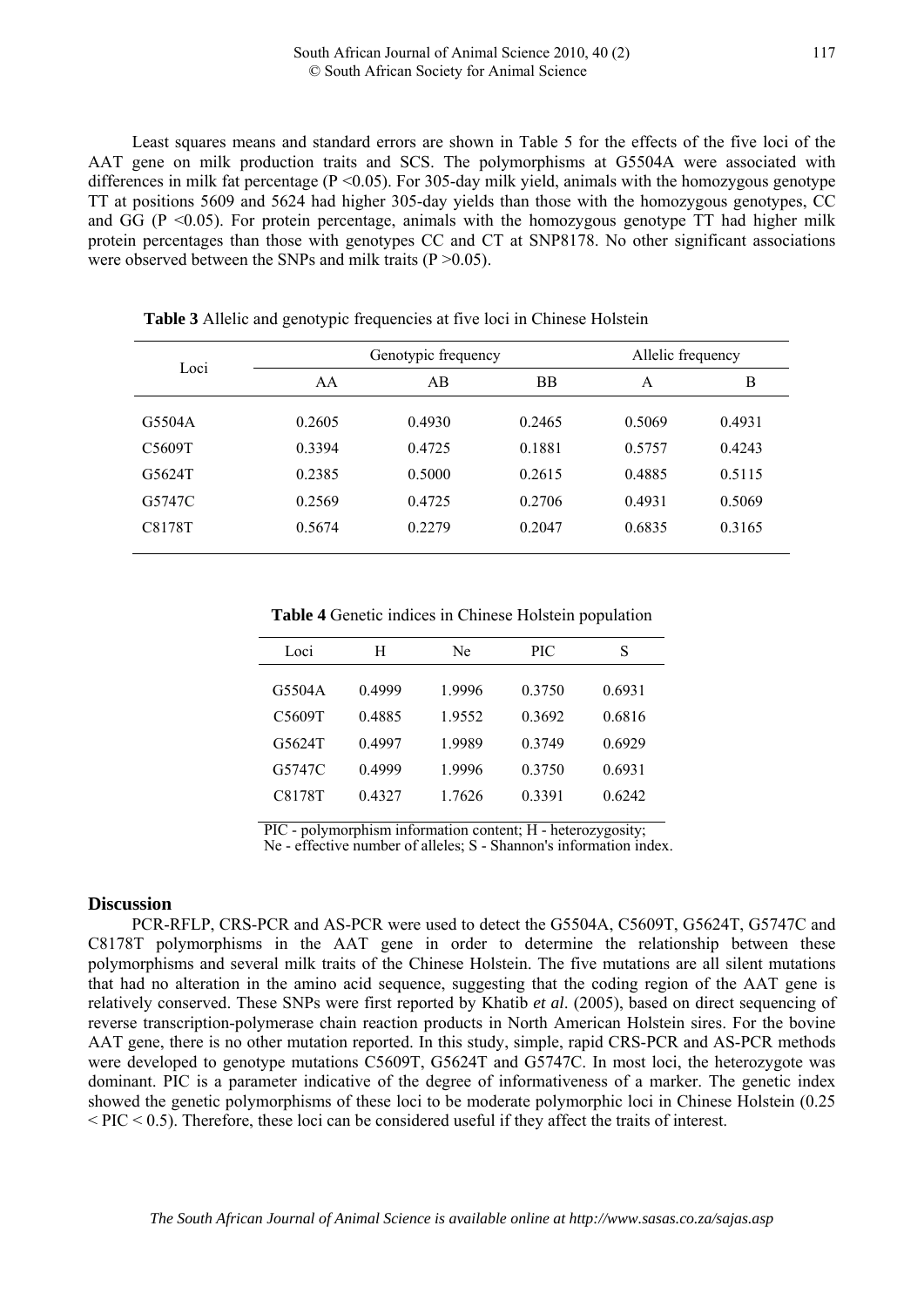| Loci             | Genotype  | Fat content<br>$(\%)$      | Protein content<br>$(\%)$  | 305-day milk yield<br>(kg)      | <b>SCS</b>       |
|------------------|-----------|----------------------------|----------------------------|---------------------------------|------------------|
| G5504A           | GG        | $3.49^{\text{a}} \pm 0.08$ | $2.87 \pm 0.08$            | $7427.6 \pm 236.4$              | $4.92 \pm 0.15$  |
|                  | GA        | $3.66 \pm 0.06$            | $2.94 \pm 0.06$            | $6831.8 \pm 198.9$              | $4.72 \pm 0.11$  |
|                  | AA        | $3.76^{b} \pm 0.07$        | $2.98 \pm 0.07$            | $6797.9 \pm 288.8$              | $4.62 \pm 0.19$  |
| Additive effect  |           | $-0.14* \pm 0.06$          | $-0.05 \pm 0.04$           | $314.8 \pm 224.0$               | $0.15 \pm 0.14$  |
| Dominance effect |           | $0.04 \pm 0.08$            | $0.02 \pm 0.05$            | $-281.0 \pm 273.1$              | $-0.04 \pm 0.17$ |
| C5609T           | CC        | $3.59 \pm 0.07$            | $2.91 \pm 0.05$            | $6660.3^{\text{ a}} \pm 276.3$  | $4.77 \pm 0.15$  |
|                  | <b>CT</b> | $3.64 \pm 0.06$            | $2.93 \pm 0.03$            | $7056.7 \pm 164.2$              | $4.69 \pm 0.11$  |
|                  | <b>TT</b> | $3.67 \pm 0.07$            | $2.95 \pm 0.04$            | $7340.3^{b} \pm 310.7$          | $4.79 \pm 0.21$  |
| Additive effect  |           | $0.04 \pm 0.06$            | $0.02 \pm 0.04$            | $340.0 \pm 219.8$               | $-0.01 \pm 0.14$ |
| Dominance effect |           | $0.01 \pm 0.08$            | $0.01 \pm 0.05$            | $56.4 \pm 273.1$                | $-0.09 \pm 0.17$ |
|                  |           |                            |                            |                                 |                  |
| G5624T           | GG        | $3.55 \pm 0.09$            | $2.91 \pm 0.05$            | $6570.9^{\text{ a}} \pm 282.9$  | $4.64 \pm 0.16$  |
|                  | <b>GT</b> | $3.71 \pm 0.06$            | $2.92 \pm 0.03$            | $7090.8 \pm 177.0$              | $4.86 \pm 0.12$  |
|                  | <b>TT</b> | $3.64 \pm 0.07$            | $2.96 \pm 0.05$            | $7395.5^{\mathrm{b}} \pm 294.3$ | $4.76 \pm 0.17$  |
| Additive effect  |           | $0.05 \pm 0.06$            | $0.02 \pm 0.04$            | $412.3* \pm 207.2$              | $0.06 \pm 0.13$  |
| Dominance effect |           | $0.12 \pm 0.08$            | $-0.01 \pm 0.05$           | $107.6 \pm 277.9$               | $0.16 \pm 0.17$  |
|                  |           |                            |                            |                                 |                  |
| G5747C           | GG        | $3.62 \pm 0.08$            | $2.98 \pm 0.05$            | $6713.9 \pm 221.5$              | $4.60 \pm 0.19$  |
|                  | GC        | $3.69 \pm 0.05$            | $2.94 \pm 0.03$            | $7148.4 \pm 195.4$              | $4.68 \pm 0.10$  |
|                  | CC        | $3.60 \pm 0.09$            | $2.87 \pm 0.05$            | $7194.9 \pm 301.6$              | $4.98 \pm 0.17$  |
| Additive effect  |           | $-0.01 \pm 0.06$           | $-0.06 \pm 0.03$           | $240.5 \pm 196.0$               | $0.19 \pm 0.12$  |
| Dominance effect |           | $0.08 \pm 0.08$            | $0.02 \pm 0.05$            | $194.0 \pm 272.1$               | $-0.11 \pm 0.17$ |
|                  |           |                            |                            |                                 |                  |
| C8178T           | CC        | $3.56 \pm 0.06$            | $2.87^{\text{a}} \pm 0.03$ | $7363.9 \pm 179.7$              | $4.79 \pm 0.12$  |
|                  | <b>CT</b> | $3.56 \pm 0.07$            | $2.89^{\text{a}} \pm 0.05$ | $6899.4 \pm 268.6$              | $4.52 \pm 0.16$  |
|                  | <b>TT</b> | $3.78 \pm 0.08$            | $3.03^{b} \pm 0.05$        | $6793.9 \pm 308.3$              | $4.95 \pm 0.15$  |
| Additive effect  |           | $0.11 \pm 0.06$            | $0.08* \pm 0.03$           | $-285.0 \pm 202.0$              | $0.18 \pm 0.12$  |
| Dominance effect |           | $-0.11 \pm 0.09$           | $-0.06 \pm 0.06$           | $-179.5 \pm 316.2$              | $-0.35 \pm 0.20$ |

**Table 5** Least squares means  $\pm$  s.e. of milk production traits and somatic cell score (SCS) of different genotype in the AAT gene of Chinese Holstein

Within rows means with different superscript, a and b, are significantly different at  $P \le 0.05$ ;

The superscript  $*$  means the additive effect or dominance effect of the locus indicate differences at  $P \le 0.05$ .

Results of this study support the conclusion of Khatib *et al*. (2005) that the AAT gene has association with milk production traits. Previous work, however, did not include the association between these loci and milk traits. Results of the single SNP analysis of this study showed that SNP 5504 affected fat percentage, SNP 8178 affected protein percentage (P < 0.05) and SNPs 5609 and 5624 affected 305-day milk yield. Mutations at positions 5504, 5609, 5624 and 8178 have the potential for application in selection programmes. The fat percentage in the AA genotype was higher than that of cows with the GG genotype.

Thus, the allele A (at position 5504) may be associated with an increased fat percentage in the population. The protein percentage of cows with genotype TT was higher than that of cows with genotypes CC and CT. Thus, the allele T (at position 8178) may be associated with an increased protein percentage in this population. The effect of SNPs 5609 and 5624 on 305-day milk yield showed that cows with genotype TT have higher 305-day milk yields than cows with genotypes CC and GG, respectively. Thus, the allele T (at positions 5609 and 5624) may cause an increase in 305-day milk yield of dairy cattle. The genetic effect analysis showed that the AAT gene had a much larger additive than dominance effect.

It is therefore concluded that the AAT gene plays an important role in the process of milk secretion in Chinese Holstein cows. The mutations may change the structure of the AAT protein and thereby milk production traits may be affected; but further verification is needed. The polymorphisms of the AAT gene could be used in breeding programmes as markers to select dairy cattle with increased 305-day milk yield, as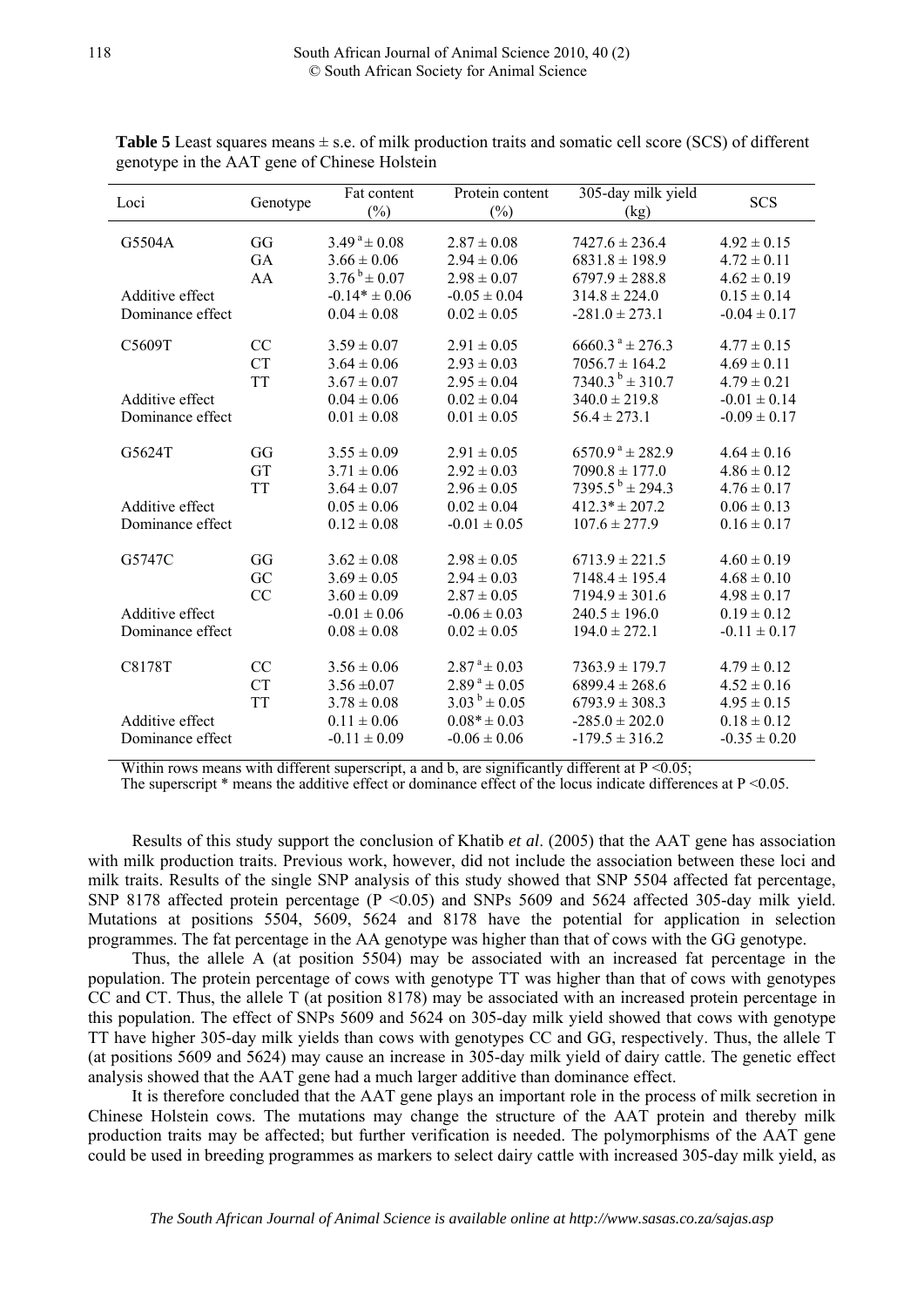well as increased protein and butterfat percentages. However, no significant associations were found between the five mutations in the AAT gene and SCS.

## **Acknowledgements**

The work was supported by 863 High Technology and Development Project of China (2007AA10Z169, 2008AA101010-1), Shandong Project of China (2006YCX028, 2007YCX019, 2007LZ10- 06, Y2008D56).

# **References**

- Blank, C.A. & Brantly, M., 1994. Clinical features and molecular characteristics of alpha 1- antitrypsin deficiency. Ann. Allergy 72, 105-120.
- Carrell, R.W., Jeppsson, J.O., Laurell, C.B., Brennan, S.O., Owen, M.C., Vaughan, L. & Boswell, D.R., 1982. Structure and variation of human alpha-1-antitrypsin. Nature 298, 329-334.
- Chowanadisai, W. & Lönnerdal, B., 2002. α1-Antitrypsin and antichymotrypsin in human milk: Origin, concentrations, and stability. Am. J. Clin. Nutr. 76, 828-833.
- Davidson, L.A. & Lönnerdal, B., 1990. Fecal alpha-1-antitrypsin in breast-fed infants is derived from human milk and is not indicative of enteric protein loss. Acta Paediatr. Scand. 79, 137-141.
- Heringstad, B., Klemetsdal, G. & Ruane, J., 2000. Selection for mastitis resistance in dairy cattle: A review with focus on the situation in the Nordic countries. Livest. Prod. Sci. 64, 95-106.
- Khatib, H., Heifetz, E. & Dekkers, J.C.M., 2005. Association of the Protease Inhibitor Gene with production traits in Holstein dairy cattle. J. Dairy Sci. 88, 1208-1213.
- [Khatib, H](http://www.ncbi.nlm.nih.gov/sites/entrez?Db=pubmed&Cmd=Search&Term=%22Khatib%20H%22%5BAuthor%5D&itool=EntrezSystem2.PEntrez.Pubmed.Pubmed_ResultsPanel.Pubmed_RVAbstractPlus)., [Zaitoun, I.](http://www.ncbi.nlm.nih.gov/sites/entrez?Db=pubmed&Cmd=Search&Term=%22Zaitoun%20I%22%5BAuthor%5D&itool=EntrezSystem2.PEntrez.Pubmed.Pubmed_ResultsPanel.Pubmed_RVAbstractPlus), [Chang, Y.M](http://www.ncbi.nlm.nih.gov/sites/entrez?Db=pubmed&Cmd=Search&Term=%22Chang%20YM%22%5BAuthor%5D&itool=EntrezSystem2.PEntrez.Pubmed.Pubmed_ResultsPanel.Pubmed_RVAbstractPlus)., [Maltecca, C](http://www.ncbi.nlm.nih.gov/sites/entrez?Db=pubmed&Cmd=Search&Term=%22Maltecca%20C%22%5BAuthor%5D&itool=EntrezSystem2.PEntrez.Pubmed.Pubmed_ResultsPanel.Pubmed_RVAbstractPlus). & [Boettcher, P.](http://www.ncbi.nlm.nih.gov/sites/entrez?Db=pubmed&Cmd=Search&Term=%22Boettcher%20P%22%5BAuthor%5D&itool=EntrezSystem2.PEntrez.Pubmed.Pubmed_ResultsPanel.Pubmed_RVAbstractPlus), 2007. Evaluation of association between polymorphism within the thyroglobulin gene and milk production traits in dairy cattle. [J. Anim. Breed.](javascript:AL_get(this,%20)  [Genet.](javascript:AL_get(this,%20) 124, 26-28.
- Kuss, A.W., Gogol, J. & Geldermann, H., 2003. Association of a polymorphic AP-2 binding site in the 5' flanking region of the bovine β-lactoglobulingene with milk proteins. J. Dairy Sci. 86, 2213-2218.
- [Liefers, S.C.](http://www.ncbi.nlm.nih.gov/sites/entrez?Db=pubmed&Cmd=Search&Term=%22Liefers%20SC%22%5BAuthor%5D&itool=EntrezSystem2.PEntrez.Pubmed.Pubmed_ResultsPanel.Pubmed_DiscoveryPanel.Pubmed_RVAbstractPlus), [te Pas, M.F](http://www.ncbi.nlm.nih.gov/sites/entrez?Db=pubmed&Cmd=Search&Term=%22te%20Pas%20MF%22%5BAuthor%5D&itool=EntrezSystem2.PEntrez.Pubmed.Pubmed_ResultsPanel.Pubmed_DiscoveryPanel.Pubmed_RVAbstractPlus)., [Veerkamp, R.F](http://www.ncbi.nlm.nih.gov/sites/entrez?Db=pubmed&Cmd=Search&Term=%22Veerkamp%20RF%22%5BAuthor%5D&itool=EntrezSystem2.PEntrez.Pubmed.Pubmed_ResultsPanel.Pubmed_DiscoveryPanel.Pubmed_RVAbstractPlus). & [Van der Lende, T](http://www.ncbi.nlm.nih.gov/sites/entrez?Db=pubmed&Cmd=Search&Term=%22van%20der%20Lende%20T%22%5BAuthor%5D&itool=EntrezSystem2.PEntrez.Pubmed.Pubmed_ResultsPanel.Pubmed_DiscoveryPanel.Pubmed_RVAbstractPlus)., 2002. Associations between leptin gene polymorphisms and production, live weight, energy balance, feed intake, and fertility in Holstein heifers. J. Dairy Sci. 85, 1633-1638.
- Lindberg, T., 1979. Protease inhibitors in human milk. Pediatr. Res. 13, 969-972.
- [Lisowska-Myjak, B](http://www.ncbi.nlm.nih.gov/sites/entrez?Db=pubmed&Cmd=Search&Term=%22Lisowska-Myjak%20B%22%5BAuthor%5D&itool=EntrezSystem2.PEntrez.Pubmed.Pubmed_ResultsPanel.Pubmed_RVAbstract). & Pachecka, J., 2007. Alpha-1-antitrypsin and IgA in serial meconium and faeces of healthy breast-fed newborns. [Fetal Diagn. Ther](javascript:AL_get(this,%20). 22, 116-120.
- [Majamaa, H.](http://www.ncbi.nlm.nih.gov/sites/entrez?Db=pubmed&Cmd=Search&Term=%22Majamaa%20H%22%5BAuthor%5D&itool=EntrezSystem2.PEntrez.Pubmed.Pubmed_ResultsPanel.Pubmed_RVAbstract), Aittoniemi, J. & Miettinen, A., 2001. Increased concentration of fecal alpha1-antitrypsin is associated with cow's milk allergy in infants with atopic eczema. [Clin. Exp. Allergy](javascript:AL_get(this,%20) 31, 590-592.
- McGilligan, K.M., Thomas, D.W. & Eckhert, C.D., 1987. Alpha-1-antitrypsin concentration in human milk. Pediatr. Res. 22, 268-270.
- Molmenti, E.P., Perlmutter, D. H. & Rubin, D. C., 1993. Cell-specific expression of a1-antitrypsin in human intestinal epithelium. J. Clin. Invest. 92, 2022-2034.
- Perlmutter, D.H., Cole, F.S., Kilbridge, P., Rossing, T.H. & Colten, H.R., 1985. Expression of the a1 proteinase inhibitor gene in human monocytes and macrophages. Proc. Natl. Acad. Sci., USA. 82, 795-799.
- Pösö, J. & Mäntysaari, E.A., 1996. Relationships between clinical mastitis, somatic cell score, and production for the first three lactations of Finnish Ayrshire. J. Dairy Sci. 79, 1284-1291.
- Sambrook, J. & Russell, D.W., 2002. Translated by Huang Pei Tang. Molecular Cloning A Laboratory Manual. 3<sup>nd</sup>. Science Press, Beijing, China.
- SAS, 2000. Statistical Analysis Software (CD-ROM), Version 8.1, SAS Institute Inc., Cary, N.C., USA.
- Shook, G.E., 1993. Genetic improvement of mastitis through selection on somatic cell count, [Vet. Clin. Nrth](javascript:AL_get(this,%20)  [Am. Food Anim. Pract.](javascript:AL_get(this,%20) 9, 563-581.
- Taylor, V.J., Beever, D.E., Bryant, M.J. & Wathes, D.C., 2006. Pre-pubertal measurements of the somatotrophic axis as predictors of milk production in Holstein-Friesian dairy cows. Domest. Anim. Endocrinol. 31, 1-18.
- Travis, J. & Salvesen, G.S., 1983. Human plasma proteinase inhibitors. Ann. Rev. Biochem. 52, 655-709.